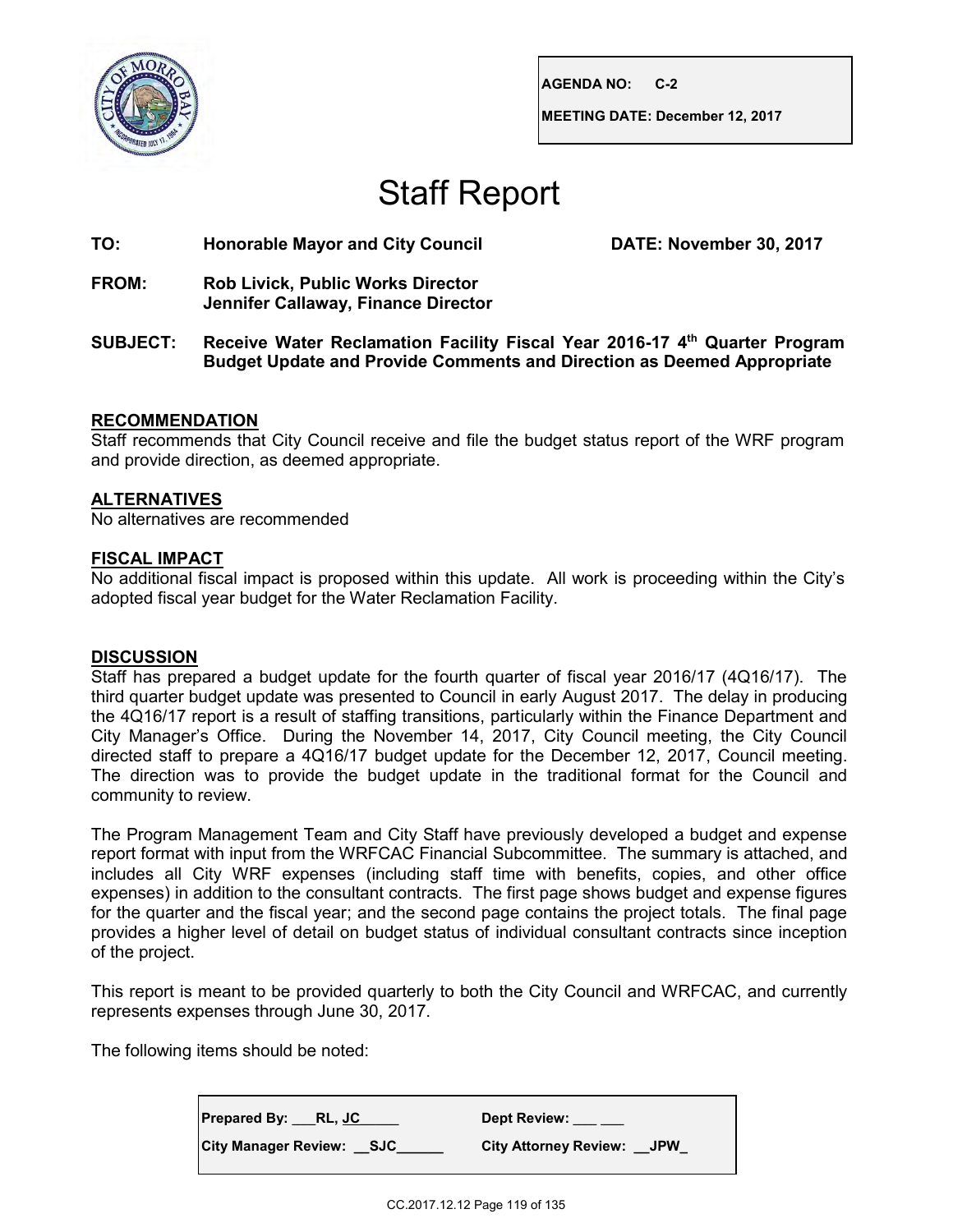- Since issuance of the  $3<sup>rd</sup>$  quarter report, new line items included in this  $4<sup>th</sup>$  quarter report include legal services (account 6101), Economic Outreach (account 6140), and Fuel Oil & Lubricants (account 5110).
- The line item under Contractual Services for the Rate Study has been changed to "Rate Study – preliminary analysis costs." That is because the Rate Study contract and invoices are now being tracked with the other consultant contracts and is grouped with Current Consultant Contracts.

The following sections provide an analysis and overview of the City's WRF budget. The budget summary presents budget information on quarterly, annual (based on the fiscal year for the City of July through June of the following calendar year) and total project time periods. All costs for a given period are based on the invoice dates (except for consultant costs as described below).

EXPENDITURES: The following table describes the line items from Attachment 1, as well as any comments regarding budget status.

| Object Name (from                              | Description                                                                                                                   | Comments                                                                                                                                                                                                                                           |  |  |  |  |
|------------------------------------------------|-------------------------------------------------------------------------------------------------------------------------------|----------------------------------------------------------------------------------------------------------------------------------------------------------------------------------------------------------------------------------------------------|--|--|--|--|
| Attachment 1)                                  |                                                                                                                               |                                                                                                                                                                                                                                                    |  |  |  |  |
| <b>Past Siting Studies</b>                     | for<br>Contractual<br>services<br>studies completed prior<br>to<br>initiating the Facility Master<br>Plan process (2013-2015) | These work efforts were completed, contracts<br>further<br>expired,<br>and<br>there<br>are<br>no<br>encumbrances                                                                                                                                   |  |  |  |  |
| Consultant<br>Current<br>Contracts             | Summary of Page 3 from<br>Attachment 1                                                                                        | Work efforts are under budget for FY 16/17. In<br>order to facilitate a more automated reporting<br>process, consultant costs for a given period<br>based on the dates work was<br>will<br>be<br>performed instead of invoice or payment<br>dates. |  |  |  |  |
| Water Rights Legal<br>Support                  | Contract attorney fees<br>for<br>input<br>water<br>on<br>reuse<br>alternatives<br>legal<br>and<br>constraints                 |                                                                                                                                                                                                                                                    |  |  |  |  |
| Rate<br>Study<br>Preliminary Analysis<br>Costs | Contract<br>services<br>for<br>preliminary analysis of rate<br>increase for funding                                           | These work efforts were completed before the<br>rate study to assist in early estimates of rate<br>impacts. Subsequent expenses are included<br>with "Current Consultant Contracts"                                                                |  |  |  |  |
| <b>Legal Services</b>                          | Attorney fees for the WRF<br>Project                                                                                          |                                                                                                                                                                                                                                                    |  |  |  |  |
| <b>Economic Outreach</b>                       | Costs for lobbying<br>support<br><b>State</b><br>Federal<br>and<br>from<br>representatives and agencies                       | This is the cost for professional services from<br>The Ferguson Group. These costs are not<br>tracked in Procore and invoices are sent<br>directly to the City.                                                                                    |  |  |  |  |
| <b>Labor and Benefits</b>                      | City staff labor and benefits<br>(also called "fully burdened<br>labor") for the WRF Program                                  | Current FY 16/17 efforts included wastewater<br>sampling, meeting attendance, administrative<br>support, collection system flow monitoring, and<br>all activities related to the WRF Program                                                       |  |  |  |  |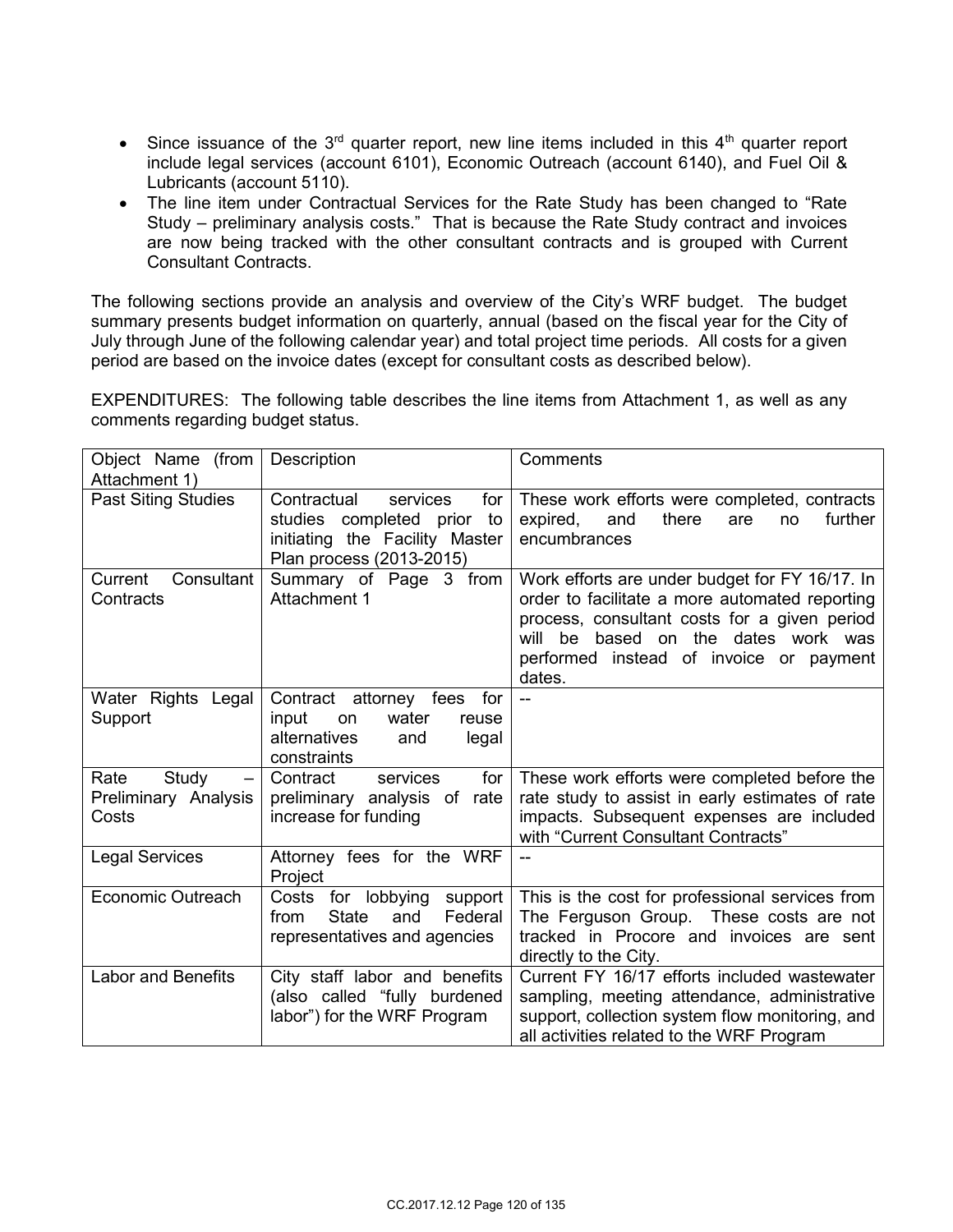| Laboratory/Sampling              | Contract laboratory services<br>for wastewater analysis to<br>support Facility Master Plan<br>and future detailed design<br>efforts                     |                                                                                                                                                                                                                                                                                                                                                                                                                                                                 |
|----------------------------------|---------------------------------------------------------------------------------------------------------------------------------------------------------|-----------------------------------------------------------------------------------------------------------------------------------------------------------------------------------------------------------------------------------------------------------------------------------------------------------------------------------------------------------------------------------------------------------------------------------------------------------------|
| Printing<br>and<br>Advertising   | Costs from outside vendors<br>copies,<br>printing,<br>and<br>for<br>to<br>develop<br>postage<br>and<br><b>WRF</b><br>distribute<br>Program<br>materials |                                                                                                                                                                                                                                                                                                                                                                                                                                                                 |
| Software<br>License<br>and Fees  | for<br>Procore<br>Fee<br>Project/Construction<br><b>Management Software</b>                                                                             | Procore software is used to manage and track<br>budgets and contracts,<br>consultant<br>store<br>documents<br>deliverables.<br>program<br>and<br>coordinate and record meetings, and track<br>work efforts during the planning/permitting<br>phase. During construction, the software will<br>be used for tracking contractor submittals, pay<br>requests, field observations, and other work<br>efforts. Annual fee is \$42,205 over the next 5<br>to 8 years. |
| <b>Property Acquisition</b>      | Cost to purchase property &<br>appraisal                                                                                                                |                                                                                                                                                                                                                                                                                                                                                                                                                                                                 |
| Office<br>Program<br>Equipment   | Copier,<br>monitor, telephone,<br>and other office equipment to<br>equip the Program Office in<br>the City Hall Annex                                   | Ц.,                                                                                                                                                                                                                                                                                                                                                                                                                                                             |
| <b>Travel Expense</b>            | Costs for travel related to the<br><b>WRF</b> project                                                                                                   | $-$                                                                                                                                                                                                                                                                                                                                                                                                                                                             |
| <b>Fuel Oil &amp; Lubricants</b> | fuel<br>oil<br>Costs<br>for<br>and<br>for<br>vehicular<br><b>lubricants</b><br>maintenance                                                              | $\overline{a}$                                                                                                                                                                                                                                                                                                                                                                                                                                                  |

REVENUE: At this time, the City is funding the project through user rates, the Recycled Water Facilities Planning Grant, and Supplemental Environmental Project (SEP) money from California Department of Corrections and Rehabilitation for California's Men's Colony, and the State Revolving Fund (SRF) Loan. SEP funds were intended to offset costs for the CMC evaluations completed last year.

User rates fund the City's sewer enterprise, including efforts not related to the new WRF (such as collections and treatment costs at the current sewer treatment plant). Incoming revenue is not directed into a specific fund for the WRF. The budget tables include the revenue anticipated for the WRF, which is 75% of \$75M, or \$56.25M, with 25% of debt service coverage (assumed in the 2015 Rate Study) to increase the projected available revenue up to \$70.3M. That assumed debt service coverage would be reduced and reallocated by reprioritizing other wastewater capital projects. It is assumed revenue for the WRF project would come from grants and loans. User rates would repay the loans in accordance with financing terms and conditions, which can vary depending on the program. That would occur after construction is complete, which is projected to start in FY 21/22 per the Bartle Wells Rate Study published in April 2017.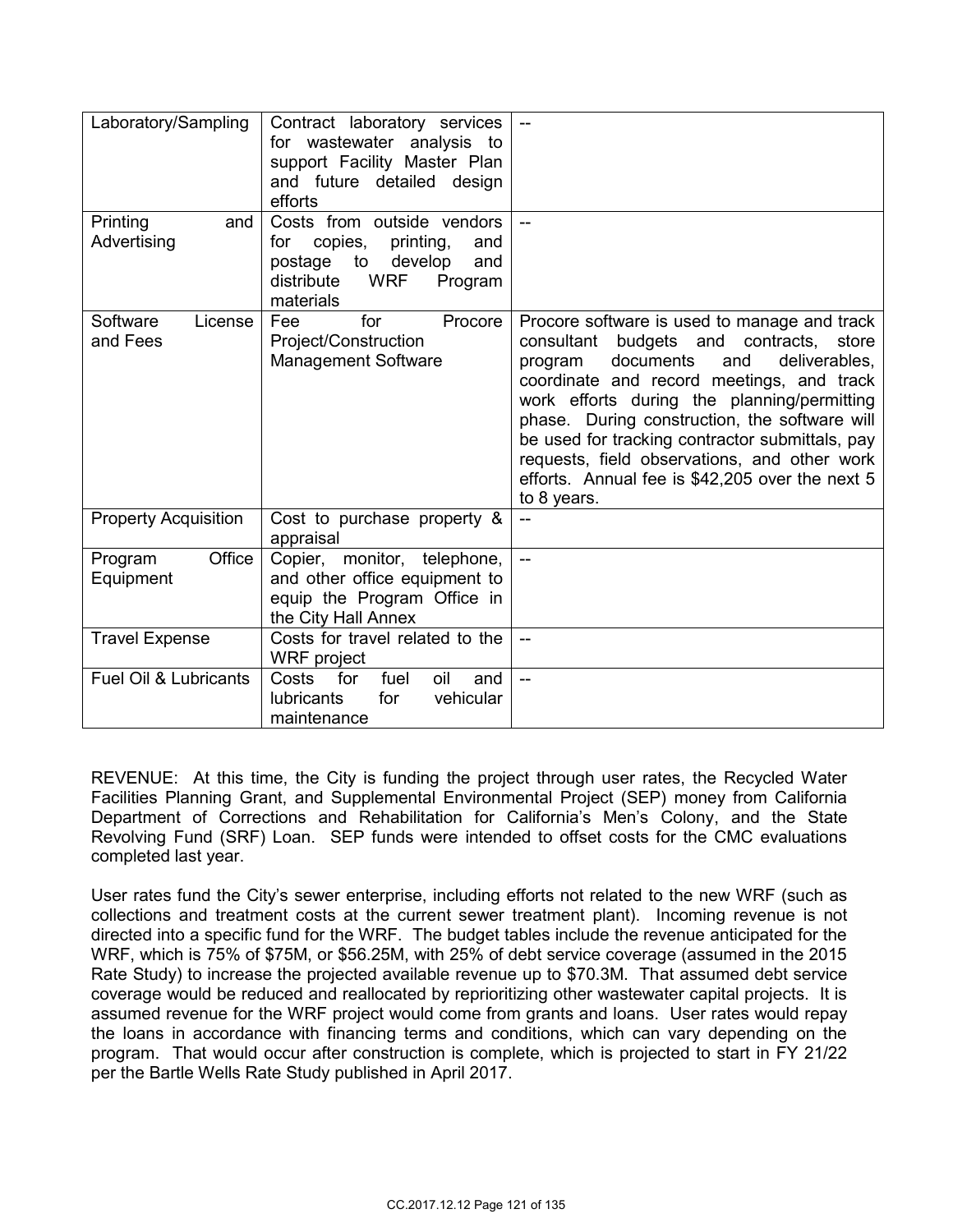The City increased sewer rates in 2015 in anticipation of the WRF project, along with other capital needs within the current sewer system, but those funds are not directed into a specific fund for the WRF. As budgeted and presented in the 2015 Rate Study, the City would receive \$10.375M through loan proceeds to fund WRF expenses from FY 2014/15 through FY 2016/17, with \$4M budgeted through FY 15/16, and \$6M budgeted for FY 2016/17.

The City was awarded a \$10.3M planning and design loan from the State Water Resources Control Board (SWRCB) State Revolving Fund and the loan agreement was executed on January 20, 2017. As the City pays consultant expenses, staff can submit the invoices to SRWCB staff and request reimbursement. Since the loan was approved January 20, 2017, WRF expenditures have been paid from the sewer accumulation fund and no loan draws have been required to date. As the project moves forward into further engineering design, it is anticipated that the loan will be utilized.

The City was informed it was one of eleven agencies across the United States invited to apply for the Water Infrastructure Finance and Innovation Act (WIFIA) loan program from the Environmental Protection Agency (EPA). The WRF Project was selected from over 40 submittals. That lowinterest loan program has a 35-year term with interest rates that are significantly lower than public bonds. The loan application will be due in July of 2018 and the City has had an initial conference call with the EPA staff managing the program.

## **ATTACHMENTS**

1. Quarterly Budget Summary for 4Q2016/17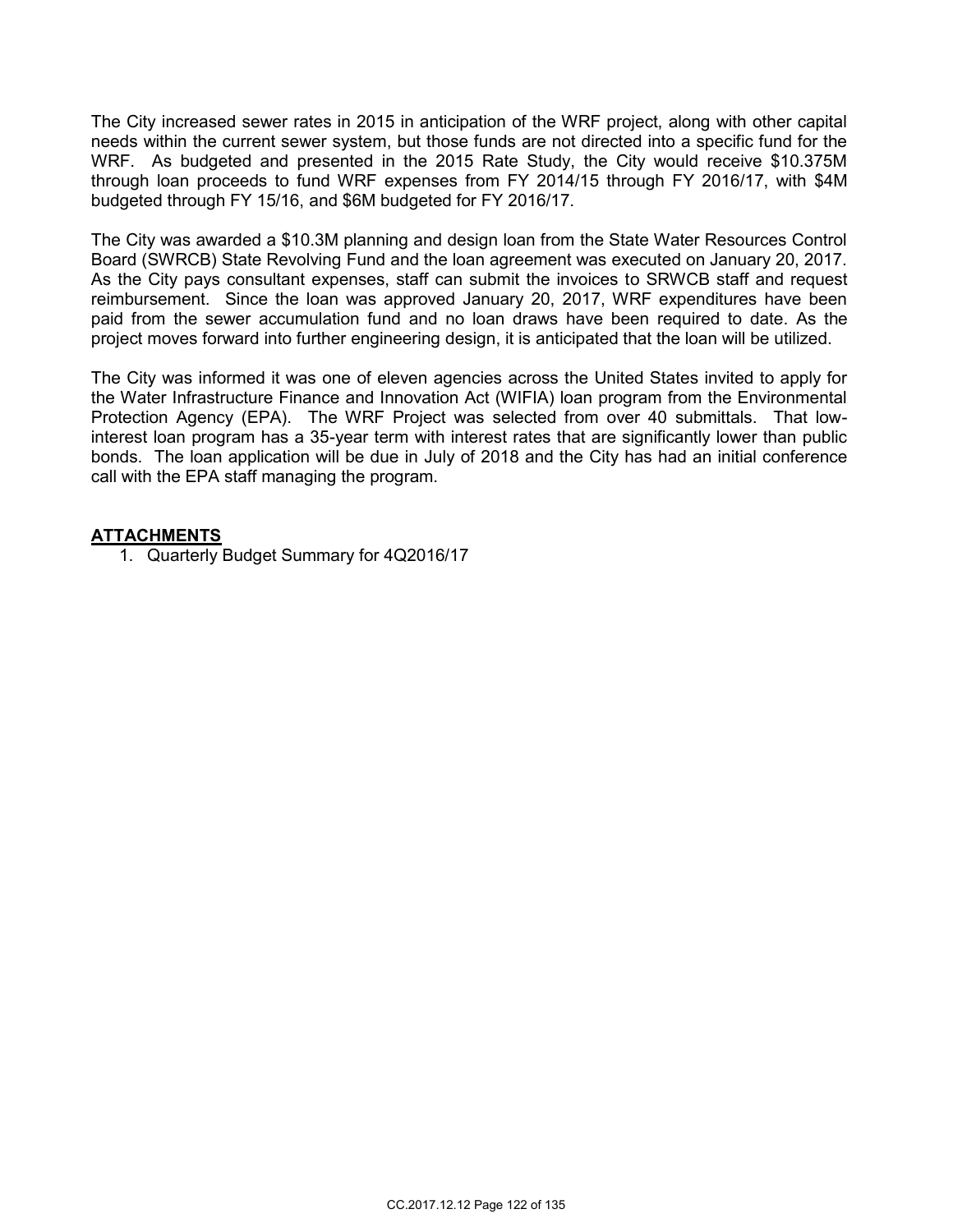| <b>City of Morro Bay</b>                                                                       |                                                                        |                                                      |                                          |                          |            |                                                       |                                         |                          |               |  |  |
|------------------------------------------------------------------------------------------------|------------------------------------------------------------------------|------------------------------------------------------|------------------------------------------|--------------------------|------------|-------------------------------------------------------|-----------------------------------------|--------------------------|---------------|--|--|
| Water Reclamation Facility Advisory Committee (WRFCAC) Quarterly Budget Review Summary 4Q16/17 |                                                                        |                                                      |                                          |                          |            |                                                       |                                         |                          |               |  |  |
| <b>EXPENDITURES</b>                                                                            |                                                                        |                                                      |                                          |                          |            |                                                       |                                         |                          |               |  |  |
|                                                                                                |                                                                        |                                                      |                                          |                          |            |                                                       |                                         |                          |               |  |  |
| <b>Key Definitions</b>                                                                         |                                                                        |                                                      |                                          |                          |            |                                                       |                                         |                          |               |  |  |
|                                                                                                |                                                                        | Quarter                                              | Portion of Fiscal Year Budget Management |                          |            | <b>YTD</b>                                            | Sum Of Current Quarter Projected        |                          |               |  |  |
|                                                                                                |                                                                        | Projected                                            | Expects Necessary to Meet Quarter        |                          |            | Projected                                             | <b>Budget and All Prior Quarter</b>     |                          |               |  |  |
|                                                                                                |                                                                        | <b>Budget</b>                                        | Expenditures                             |                          |            | <b>Budget</b><br><b>Projected Budgets</b>             |                                         |                          |               |  |  |
|                                                                                                |                                                                        |                                                      |                                          |                          |            | <b>Fiscal Year To Date (YTD)</b>                      |                                         |                          |               |  |  |
|                                                                                                | <b>Accounts</b>                                                        | <b>Current Quarter</b>                               |                                          |                          |            |                                                       |                                         |                          |               |  |  |
| Fund/                                                                                          | Object                                                                 | Projected                                            |                                          | <b>Percent</b>           |            | Projected                                             | <b>YTD</b>                              | Percent                  |               |  |  |
| Code                                                                                           | Name                                                                   | <b>Budget</b>                                        | <b>Expenditures</b>                      | <b>Expended</b>          | Variance   | <b>Budget</b>                                         | <b>Expenditures</b>                     | <b>Expended</b>          | Variance      |  |  |
| 321-8312                                                                                       | <b>Contractual Services</b>                                            |                                                      |                                          |                          |            |                                                       |                                         |                          |               |  |  |
| 6105                                                                                           | Past Siting Studies (Completed - no further encumbrance)               | u,                                                   |                                          | $\ddot{\phantom{a}}$     | à.         | $\overline{\phantom{a}}$                              |                                         |                          | ÷.            |  |  |
| 6105                                                                                           | Current Consultant Contracts (see P. 3)                                | \$802,851                                            | \$292,194                                | 36.399                   | \$510,657  | \$3,211,405                                           | \$1,220,399                             | 38.00%                   | \$1,991,006   |  |  |
| 6105                                                                                           | Water Rights Legal Support (See Note 2)                                | \$0                                                  | \$0                                      | $\ddot{\phantom{a}}$     | \$0        | \$0                                                   | \$0                                     | ۰.                       | \$0           |  |  |
| 6105                                                                                           | Rate Study - preliminary analysis costs                                | \$0                                                  | \$0                                      | $\overline{\phantom{a}}$ | \$0        | \$0                                                   | \$0                                     | $\sim$                   | \$0           |  |  |
| 6101                                                                                           | Legal Services                                                         | \$0                                                  | \$2,583                                  | $\overline{\phantom{a}}$ | (52, 583)  | \$0                                                   | \$2,583                                 | $\overline{\phantom{a}}$ | (52, 583)     |  |  |
| 6140                                                                                           | Economic Outreach                                                      | \$0                                                  | \$13,517                                 | $\sim$                   | (\$13.517  | \$0                                                   | \$18,017                                | $\overline{\phantom{a}}$ | (\$18.017     |  |  |
|                                                                                                | Subtotal                                                               | \$802,851                                            | \$308,294                                | 38.40%                   | \$494,557  | \$3,211,405                                           | \$1,240,999                             | 38.64%                   | \$1,970,406   |  |  |
| 321-8312                                                                                       | Labor (Fully Burdened)                                                 |                                                      |                                          |                          |            |                                                       |                                         |                          |               |  |  |
| 4910,4999                                                                                      | Labor and Benefits                                                     | \$15,000                                             | \$21,967                                 | 146.45%                  | (56, 96)   | \$60,000                                              | \$68,248                                | 113.75%                  | (58, 248)     |  |  |
|                                                                                                | Subtota                                                                | \$15,000                                             | \$21,967                                 | 146.45%                  | (\$6.967   | \$60,000                                              | \$68,248                                | 113.75%                  | (S8.248)      |  |  |
| 321-8312                                                                                       | <b>Other Costs</b>                                                     |                                                      |                                          |                          |            |                                                       |                                         |                          |               |  |  |
| 6105, 6162                                                                                     | Laboratory/Sampling                                                    | \$34,500                                             | \$0                                      | 0.00%                    | \$34,500   | \$138,000                                             | \$11,845                                | 8.58%                    | \$126,155     |  |  |
| 5199,5305, 6106,                                                                               |                                                                        |                                                      |                                          |                          |            |                                                       |                                         |                          |               |  |  |
| 6105,6710                                                                                      | Printing and Advertising                                               | \$0                                                  | \$11,165                                 | $\sim$                   | (511, 165  | \$0                                                   | \$25,592                                | ٠.                       | (\$25,592]    |  |  |
| 5199                                                                                           | Software license and fees                                              | \$0                                                  | \$0                                      | ÷.                       | \$0        | \$42,204                                              | \$0                                     | 0.00%                    | \$42,204      |  |  |
| 5199,7101                                                                                      | <b>Property Acquisition</b>                                            | \$0                                                  | \$0                                      | $\overline{\phantom{a}}$ | \$0        | \$2,425,000                                           | \$0                                     | 0.00%                    | \$2,425,000   |  |  |
|                                                                                                |                                                                        |                                                      |                                          |                          |            |                                                       |                                         |                          |               |  |  |
| 5199, 6106, 6750                                                                               | Program office equipment                                               | \$500                                                | \$777                                    | 155.439                  | (S27)      | \$2,000                                               | \$4,278                                 | ÷.                       | (52.278       |  |  |
| 5199, 6514, 6510                                                                               | Travel expense                                                         | \$0                                                  | \$471                                    | $\sim$                   | (S471)     | \$0                                                   | \$921                                   | $\overline{\phantom{a}}$ | (5921         |  |  |
| 5110                                                                                           | Fuel oil & lubricants                                                  | \$0                                                  | \$37                                     |                          | (53)       | \$0                                                   | \$75                                    |                          | 1575          |  |  |
|                                                                                                | Subtotal                                                               | \$35,000                                             | \$12,450                                 | 35.57%                   | \$22,550   | \$2,607,204                                           | \$42,711                                | 1.64%                    | \$2,564,493   |  |  |
|                                                                                                | <b>TOTALS</b>                                                          | \$852,851                                            | \$342,711                                | 40.18%                   | \$510,140  | \$5,878,609                                           | \$1,351,958                             | 23.00%                   | \$4,526,651   |  |  |
|                                                                                                | <b>Difference from City Adopted Budget</b>                             |                                                      |                                          |                          |            | ( \$67, 996)                                          |                                         |                          |               |  |  |
|                                                                                                | <b>City Adopted Budget</b>                                             |                                                      |                                          |                          |            | \$5,946,605                                           |                                         |                          |               |  |  |
|                                                                                                |                                                                        |                                                      |                                          |                          |            |                                                       |                                         |                          |               |  |  |
|                                                                                                |                                                                        |                                                      |                                          |                          |            |                                                       |                                         |                          |               |  |  |
|                                                                                                |                                                                        |                                                      | <b>REVENUE</b>                           |                          |            |                                                       |                                         |                          |               |  |  |
|                                                                                                |                                                                        |                                                      | <b>Key Definitions</b>                   |                          |            |                                                       |                                         |                          |               |  |  |
|                                                                                                |                                                                        | Quarter<br>Portion of Fiscal Year Budget Management  |                                          |                          |            | <b>YTD</b><br>Sum of Current Quarter Projected Budget |                                         |                          |               |  |  |
|                                                                                                |                                                                        | Projected<br>Expects To Be Recognized During Quarter |                                          |                          |            | Projected                                             | and All Prior Quarter Projected Budgets |                          |               |  |  |
|                                                                                                |                                                                        | <b>Budget</b>                                        |                                          |                          |            | <b>Budget</b>                                         |                                         |                          |               |  |  |
|                                                                                                |                                                                        |                                                      |                                          |                          |            |                                                       |                                         |                          |               |  |  |
|                                                                                                | <b>Accounts (See Note 1)</b>                                           | <b>Current Quarter</b>                               |                                          |                          |            |                                                       |                                         |                          |               |  |  |
| <b>Funding</b>                                                                                 | Revenue                                                                | Projected                                            | Recognized                               | Percent                  |            | Projected                                             | <b>YTD Recognized</b>                   | Percent                  |               |  |  |
| <b>Source</b>                                                                                  | <b>Name</b>                                                            | <b>Budget</b>                                        | Revenue                                  | Recognized               | Variance   | <b>Budget</b>                                         | Revenue                                 | Recognized               | Variance      |  |  |
| <b>SWRCB</b>                                                                                   | Grants                                                                 |                                                      |                                          |                          |            |                                                       |                                         |                          |               |  |  |
|                                                                                                | Recycled Water Planning Grant                                          | \$0                                                  | \$0                                      | 0.00%                    | \$0        | \$0                                                   | \$0                                     |                          | \$0           |  |  |
|                                                                                                | Subtotal                                                               | \$0                                                  | \$0                                      | 0.00%                    | \$0        | \$0                                                   | \$0                                     | $\overline{\phantom{a}}$ | \$0\$         |  |  |
|                                                                                                |                                                                        |                                                      |                                          |                          |            |                                                       |                                         |                          |               |  |  |
| <b>SWRCB</b>                                                                                   | Supplemental Environmental Project<br>SEP from California Men's Colony | \$0                                                  | \$0                                      | 0.00%                    | \$0        | \$0                                                   | \$0                                     | 0.00%                    | \$0           |  |  |
|                                                                                                |                                                                        |                                                      |                                          |                          |            |                                                       |                                         |                          |               |  |  |
|                                                                                                | Subtota                                                                | \$0                                                  | \$0                                      | 0.00%                    | \$0        | \$0                                                   | \$0                                     | 0.00%                    | \$0\$         |  |  |
| <b>SWRCB</b>                                                                                   | <b>State Revolving Fund (SRF) Loan</b>                                 |                                                      |                                          |                          |            |                                                       |                                         |                          |               |  |  |
|                                                                                                | <b>SRF Planning Loan Proceeds</b>                                      | \$852.851                                            | \$0                                      | 0.00%                    | (\$852.851 | \$5,878,609                                           | SO <sub>2</sub>                         | 0.00%                    | (\$5,878,609) |  |  |
|                                                                                                | SRF Construction Loan Proceeds                                         | \$0                                                  | \$0                                      | 0.00%                    | \$0        | \$0                                                   | \$0                                     | 0.00%                    | \$0           |  |  |
|                                                                                                | Subtotal                                                               | \$852,851                                            | \$0                                      | 0.00%                    | (\$852.851 | \$5,878,609                                           | Ś0                                      | 0.00%                    | (55.878.609)  |  |  |
| <b>User Rates</b>                                                                              | <b>Cash funds from Current Operations</b>                              |                                                      |                                          |                          |            |                                                       |                                         |                          |               |  |  |

Notes:

1) Unless shown otherwise, current project expenses are funded by revenue from user rates and fees. There is no separate revenue fund for the WRF.

2) Budgets for water rights legal support and property acquisition have not yet been established. Detailed budget development will take place after completing the project descriptions in the Facility Master Plan and Master

3) Encumbrance balance is only calculated for expenditures associated with contracts.<br>4) Total Project Amended Budget based on May 2015 Water and Sewer Rate Study. Original budget was ST5M including 25% participation from the rate study and in this calculation.

Cash funds from Current Operations \$0 \$342,711 -- \$342,711 \$0 \$1,351,958 -- \$1,351,958 -- \$1,351,958

Subtotal \$0 \$342,711 -- \$342,711 \$0 \$1,351,958 -- \$1,351,958 **TOTALS \$852,851 \$342,711 40.18% (\$510,140) \$5,878,609 \$1,351,958 23.00% (\$4,526,651)**

5) Expenditures for Current Consultant Contracts for a period (quarter or fiscal year) are based on the dates on which the work was performed, and not on invoice or payment date.

6) Total Project Amended Budget is calculated from FY1617 Projected Budget plus Total Project Expenditures from end of FY1516. Detailed budget development will take place after completing the project descriptions in the Fa Reclamation Plan.

7) City adopted budget differs from WRF budget sheet for fiscal year 2016/2017 presented at June 14, 2016 City Council Meeting.<br>P. 1 of 3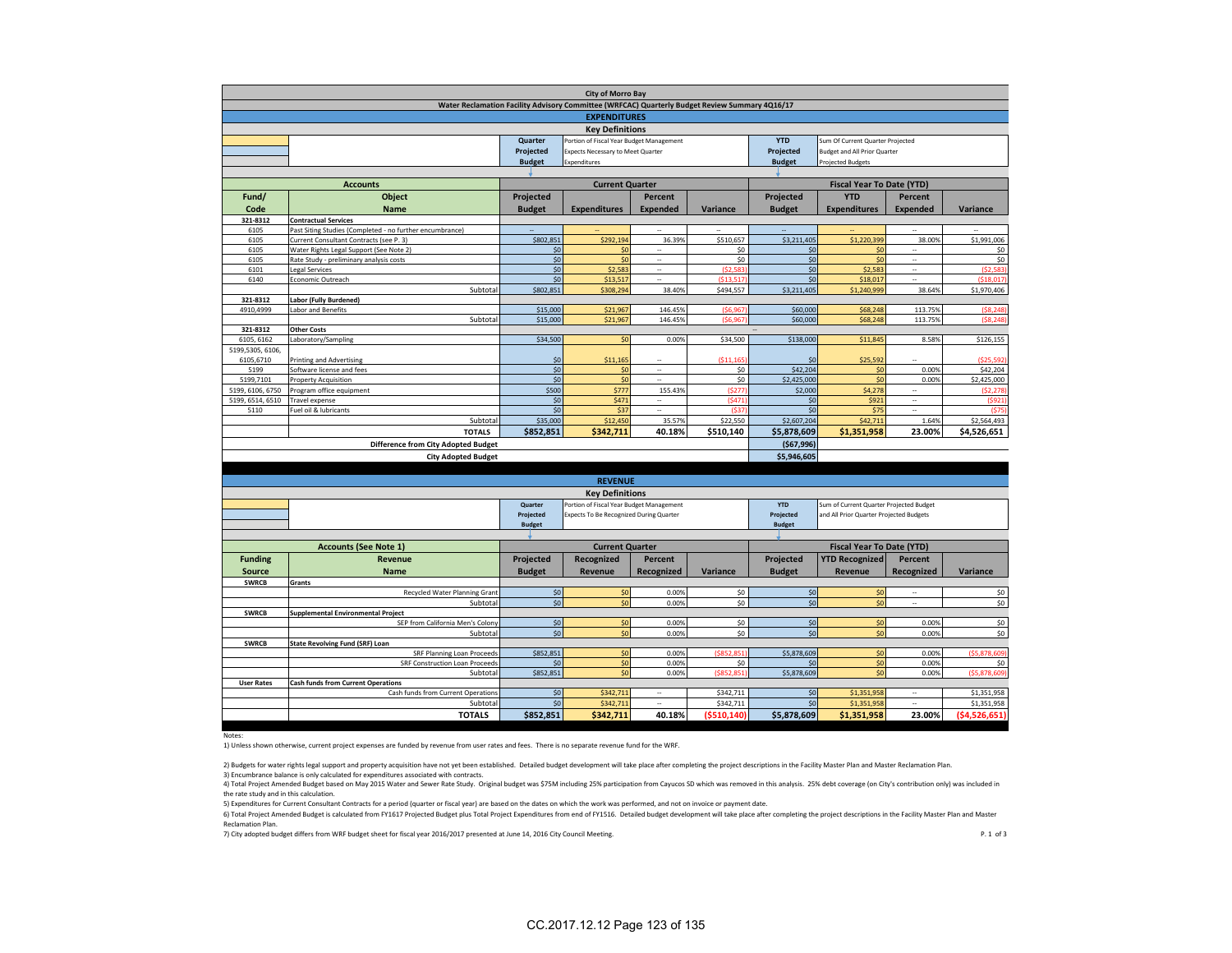| <b>City of Morro Bay</b>                                                                       |                                                                                 |                        |                                |                                           |                            |                |  |  |  |  |  |
|------------------------------------------------------------------------------------------------|---------------------------------------------------------------------------------|------------------------|--------------------------------|-------------------------------------------|----------------------------|----------------|--|--|--|--|--|
| Water Reclamation Facility Advisory Committee (WRFCAC) Quarterly Budget Review Summary 4Q16/17 |                                                                                 |                        |                                |                                           |                            |                |  |  |  |  |  |
| <b>EXPENDITURES</b>                                                                            |                                                                                 |                        |                                |                                           |                            |                |  |  |  |  |  |
|                                                                                                | <b>Key Definitions</b>                                                          |                        |                                |                                           |                            |                |  |  |  |  |  |
|                                                                                                | Sum Of All Project                                                              |                        |                                |                                           |                            |                |  |  |  |  |  |
|                                                                                                |                                                                                 |                        | <b>Encumbrance</b>             | <b>Contracts Less Actual Expenditures</b> |                            |                |  |  |  |  |  |
|                                                                                                |                                                                                 | <b>Balance</b>         | Against Contracts (See Note 3) |                                           |                            |                |  |  |  |  |  |
|                                                                                                | <b>Accounts</b>                                                                 | <b>Total Project</b>   |                                |                                           |                            |                |  |  |  |  |  |
| Fund/                                                                                          | <b>Object</b>                                                                   | <b>Amended</b>         |                                |                                           |                            |                |  |  |  |  |  |
| Code                                                                                           | <b>Name</b>                                                                     | <b>Budget</b>          | <b>Expenditures</b>            | <b>Encumbrance</b><br><b>Balance</b>      | Percent<br><b>Expended</b> | Variance       |  |  |  |  |  |
| 321-8312                                                                                       | <b>Contractual Services</b>                                                     |                        |                                |                                           |                            |                |  |  |  |  |  |
| 6105                                                                                           | Past Siting Studies (Completed - no further encumbrance)                        | \$534,418              | \$448,057                      | \$0                                       | 83.849                     | \$86,361       |  |  |  |  |  |
| 6105                                                                                           | Current Consultant Contracts (see P. 3)                                         | \$4,653,067            | \$2,666,461                    | \$1,986,606                               | 57.31%                     | \$1,986,606    |  |  |  |  |  |
| 6105                                                                                           | Water Rights Legal Support (See Note 2)                                         | \$0                    | \$7,880                        | \$0                                       |                            | (57, 880)      |  |  |  |  |  |
| 6105                                                                                           | Rate Study - preliminary analysis costs                                         | \$0                    | \$1,457                        | \$0                                       |                            | (51, 457)      |  |  |  |  |  |
| 6101                                                                                           | Legal Services                                                                  | \$0                    | \$2,583                        | \$0                                       | $\bar{a}$                  | (52.583)       |  |  |  |  |  |
| 6140                                                                                           | Economic Outreach                                                               | \$0                    | \$18,017                       | \$0                                       | ä,                         | 1518017        |  |  |  |  |  |
|                                                                                                | Subtotal                                                                        | \$5,187,485            | \$3,144,455                    | \$1,986,606                               | 60.62%                     | \$2,043,030    |  |  |  |  |  |
| 321-8312                                                                                       | Labor (Fully Burdened)                                                          |                        |                                |                                           |                            |                |  |  |  |  |  |
| 4910,4999                                                                                      | Labor and Benefits<br>Subtotal                                                  | \$400,000<br>\$400,000 | \$281,261<br>\$281,261         | \$0<br>\$0                                | 70.32%<br>70.32%           | \$118,739      |  |  |  |  |  |
| 321-8312                                                                                       | <b>Other Costs</b>                                                              |                        |                                |                                           |                            | \$118,739      |  |  |  |  |  |
| 6105, 6162                                                                                     | aboratory/Sampling                                                              | \$200,000              | \$35,483                       | \$0                                       | ÷.                         | \$164,517      |  |  |  |  |  |
| 5199,5305, 6106,                                                                               |                                                                                 |                        |                                |                                           |                            |                |  |  |  |  |  |
| 6105,6710                                                                                      | <b>Printing and Advertising</b>                                                 | \$0                    | \$40,178                       | \$0                                       | ٠.                         | (540, 178)     |  |  |  |  |  |
|                                                                                                |                                                                                 |                        |                                |                                           |                            |                |  |  |  |  |  |
| 5199                                                                                           | Software license and fees                                                       | \$371,205              | \$42,206                       | \$329,000                                 | 11.37%                     | \$329,000      |  |  |  |  |  |
|                                                                                                |                                                                                 |                        |                                |                                           |                            |                |  |  |  |  |  |
| 5199,7101                                                                                      | Property Acquisition                                                            | \$2,425,000            | \$30,500                       | \$0                                       | ä.                         | \$2,394,500    |  |  |  |  |  |
| 5199, 6106, 6750                                                                               | Program office equipment                                                        | \$2,000                | \$8,529                        | \$0                                       | $\sim$                     | (\$6.529       |  |  |  |  |  |
| 5199, 6514, 6510                                                                               | Travel expense                                                                  | \$0                    | \$1,300                        | \$0                                       | $\ddot{\phantom{a}}$       | (\$1,300       |  |  |  |  |  |
| 5110                                                                                           | Fuel oil & lubricants                                                           | \$0                    | \$75                           | \$0                                       | ă.                         | (57)           |  |  |  |  |  |
|                                                                                                | Subtotal                                                                        | \$2,998,205            | \$158,271                      | \$329,000                                 | 5.28%                      | \$2,839,934    |  |  |  |  |  |
|                                                                                                | <b>TOTALS</b>                                                                   | \$8,585,690            | \$3,583,987                    | \$2,315,606                               | 41.74%                     | \$5,001,703    |  |  |  |  |  |
|                                                                                                | <b>Difference from City Adopted Budget</b>                                      |                        |                                |                                           |                            |                |  |  |  |  |  |
| <b>City Adopted Budget</b>                                                                     |                                                                                 |                        |                                |                                           |                            |                |  |  |  |  |  |
|                                                                                                |                                                                                 |                        |                                |                                           |                            |                |  |  |  |  |  |
|                                                                                                |                                                                                 | <b>REVENUE</b>         |                                |                                           |                            |                |  |  |  |  |  |
|                                                                                                |                                                                                 | <b>Key Definitions</b> |                                |                                           |                            |                |  |  |  |  |  |
|                                                                                                |                                                                                 |                        |                                |                                           |                            |                |  |  |  |  |  |
|                                                                                                |                                                                                 |                        |                                |                                           |                            |                |  |  |  |  |  |
|                                                                                                |                                                                                 |                        |                                |                                           |                            |                |  |  |  |  |  |
|                                                                                                | <b>Accounts (See Note 1)</b>                                                    |                        |                                | <b>Total Project</b>                      |                            |                |  |  |  |  |  |
| <b>Funding</b>                                                                                 | <b>Revenue</b>                                                                  | <b>Amended</b>         | Recognized                     |                                           | Percent                    |                |  |  |  |  |  |
|                                                                                                | Recycled Water Planning Grant                                                   | \$75,000               | \$0                            |                                           | 0.00%                      | (575,000)      |  |  |  |  |  |
|                                                                                                | (Approval Pending)                                                              | \$0                    | \$0                            |                                           | 0.00%                      | \$0            |  |  |  |  |  |
|                                                                                                |                                                                                 | \$0                    | \$0                            |                                           | 0.00%                      | \$0            |  |  |  |  |  |
|                                                                                                | Subtota                                                                         | \$75,000               | \$0                            |                                           | 0.00%                      | (S75)<br>,000  |  |  |  |  |  |
| <b>SWRCB</b>                                                                                   | <b>Supplemental Environmental Project</b>                                       |                        |                                |                                           |                            |                |  |  |  |  |  |
|                                                                                                | SEP from California Men's Colony                                                | \$87,361               | \$87,361                       |                                           | 100.00%                    | \$0            |  |  |  |  |  |
|                                                                                                | Subtotal                                                                        | \$87,361               | \$87,361                       |                                           | 100.00%                    | \$0            |  |  |  |  |  |
| <b>SWRCB</b>                                                                                   | <b>State Revolving Fund (SRF) Loan</b>                                          |                        |                                |                                           |                            |                |  |  |  |  |  |
|                                                                                                | SRF Planning Loan Proceeds                                                      | \$10,375,000           | \$0                            |                                           | 0.00%                      | (\$10,375,000  |  |  |  |  |  |
|                                                                                                | SRF Construction Loan Proceeds                                                  | \$59,937,500           | \$0                            |                                           | 0.00%                      | (\$59,937,500  |  |  |  |  |  |
|                                                                                                | Subtotal                                                                        | \$70,312,500           | \$0                            |                                           | 0.00%                      | (\$70,312,500  |  |  |  |  |  |
| <b>User Rates</b>                                                                              | <b>Cash funds from Current Operations</b><br>Cash funds from Current Operations | \$0                    | \$3,496,625                    |                                           | 0.00%                      | \$3,496,625    |  |  |  |  |  |
|                                                                                                | Subtotal                                                                        | \$0                    | \$3,496,625                    |                                           | 0.00%                      | \$0            |  |  |  |  |  |
|                                                                                                | <b>TOTALS</b>                                                                   | \$70,474,861           | \$3,583,987                    |                                           | 5.09%                      | (\$66,890,874) |  |  |  |  |  |
|                                                                                                |                                                                                 |                        |                                |                                           |                            |                |  |  |  |  |  |
|                                                                                                |                                                                                 |                        |                                |                                           |                            |                |  |  |  |  |  |

Notes:

1) Unless shown otherwise, current project expenses are funded by revenue from user rates and fees. There is no separate revenue fund for the WRF.

2) Budgets for water rights legal support and property acquisition have not yet been established. Detailed

3) Encumbrance balance is only calculated for expenditures associated with contracts.

4) Total Project Amended Budget based on May 2015 Water and Sewer Rate Study. Original budget was

5) Expenditures for Current Consultant Contracts for a period (quarter or fiscal year) are based on the dates on which the work was performed, and not on invoice or payment date.

6) Total Project Amended Budget is calculated from FY1617 Projected Budget plus Total Project

7) City adopted budget differs from WRF budget sheet for fiscal year 2016/2017 presented at June 14, 2016 City Council Meeting. Pg. 2 of 3